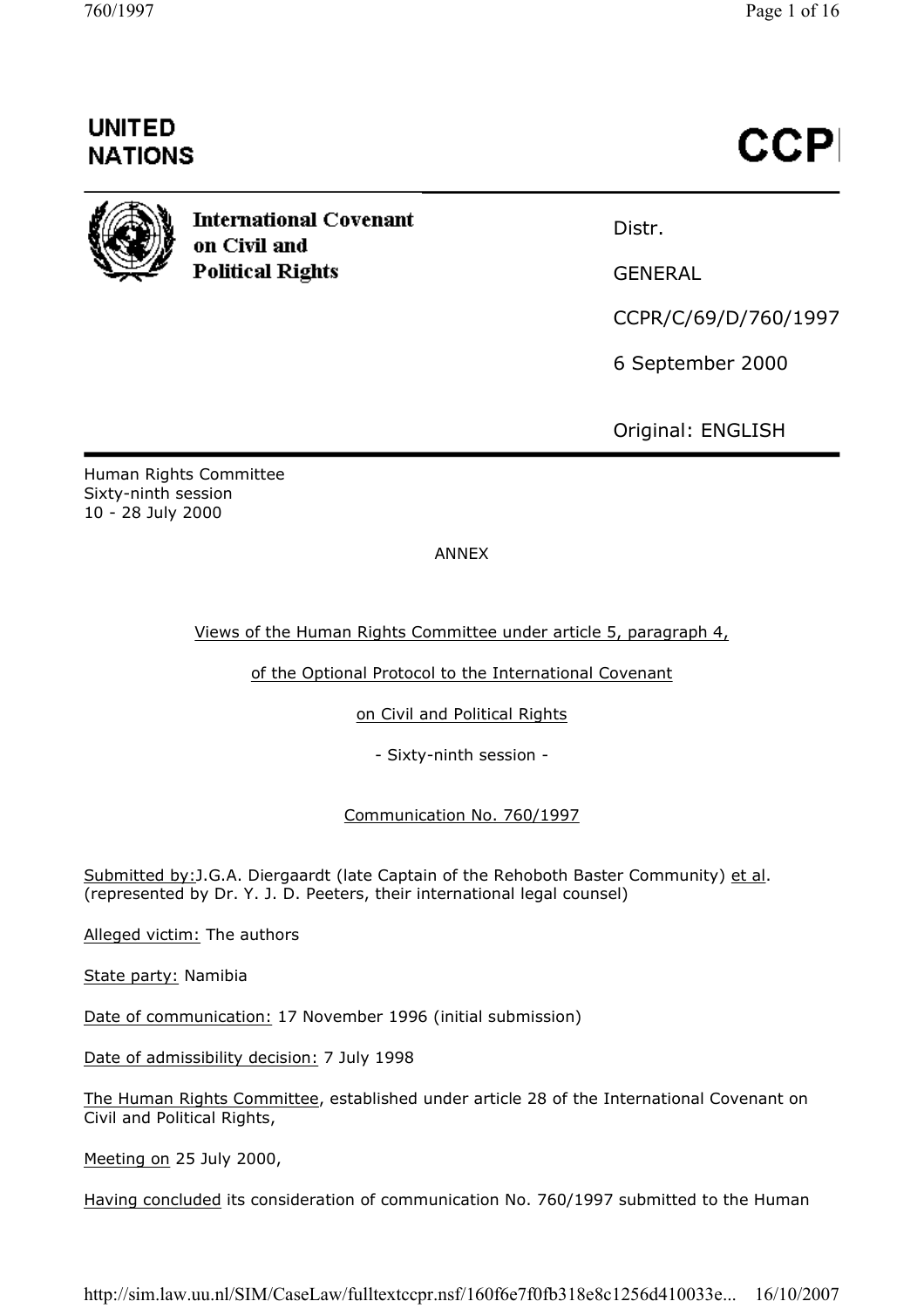Rights Committee by J.G.A. Diergaardt et al. under the Optional Protocol to the International Covenant on Civil and Political Rights,

Having taken into account all written information made available to it by the authors of the communication, and the State party,

#### Adopts the following:

## Views under article 5, paragraph 4, of the Optional Protocol

1. The authors of the communication are J.G.A. Diergaardt, Captain of the Rehoboth Baster Community (1), D.J. Izaaks, Captain a.i. of the Rehoboth Baster Community, Willem van Wijk and Jan Edward Stumpfe, members of the Legislative Council of the Rehoboth Baster Community, Andreas Jacobus Brendell, Speaker of the Rehoboth Baster Community, and J. Mouton and John Charles Alexander McNab, members of the Rehoboth Baster Community. They present the communication on their own behalf and on behalf of the Rehoboth Baster Community and claim to be a victim of a violation by Namibia of articles 1, 14, 17, 25(a) & (c), 26 and 27 of the Covenant. They are represented by Dr. Y.J.D. Peeters, their international legal counsel.

#### The facts as submitted by the authors

2.1 The members of the Rehoboth Baster Community are descendants of indigenous Khoi and Afrikaans settlers who originally lived in the Cape, but moved to their present territory in 1872. They were governed by their 'paternal laws', which provided for the election of a Captain, and for rights and duties of citizens. At present, the community numbers some 35,000 people and the area they occupy (south of Windhoek) has a surface of 14,216 square kilometres. In this area the Basters developed their own society, culture, language and economy, with which they largely sustained their own institutions, such as schools and community centres.

2.2 Their independence continued throughout the German colonial reign of Namibia, and was recognized by South Africa when it became the mandatory for South West Africa. However, in 1924, because of disagreement among the Basters about an agreement concluded with South Africa concerning the administration of the district of Rehoboth, the South African government enacted proclamation No. 31 whereby all powers of the Captain, the courts and officials appointed by the Council, were transferred to the Magistrate and his Court, thereby suspending the agreement on self-government. In 1933, a gradual process of restoring some form of local government was introduced by the establishment of an Advisory Council, members of which were elected by the community.

2.3 By Act No. 56 of 1976, passed by the South African parliament, the Rehoboth people were granted Aself-government in accordance with the Paternal Law of 1872". The law provided for the election of a Captain every five years, who appointed the Cabinet. Laws promulgated by the Cabinet had to be approved by a 'Volksraad' (Council of the people), consisting of nine members.

2.4 According to counsel, in 1989, the Rehoboth Basters accepted under extreme political pressure, the temporary transfer of their legislative and executive powers into the person of the Administrator-General of South West Africa, so as to comply with UN Security Council resolution nr.435 (1978). In the motion, adopted by the Council of Rehoboth on 30 June 1989, the Administrator General was requested to administer the territory as an agent of the Captain and not to make any law or regulation applicable to Rehoboth without consent of the Captain, the Cabinet and the Council; at the end of the mandate the Government of Rehoboth would resume authority. The proclamation by the Administrator-General on the transfer of powers of legislative authority and government of Rehoboth, of 30 August 1989, suspends the powers of the Legislative Council and the Captain's Council of Rehoboth "until the date immediately before the date upon which the territory becomes independent". It is therefore submitted that the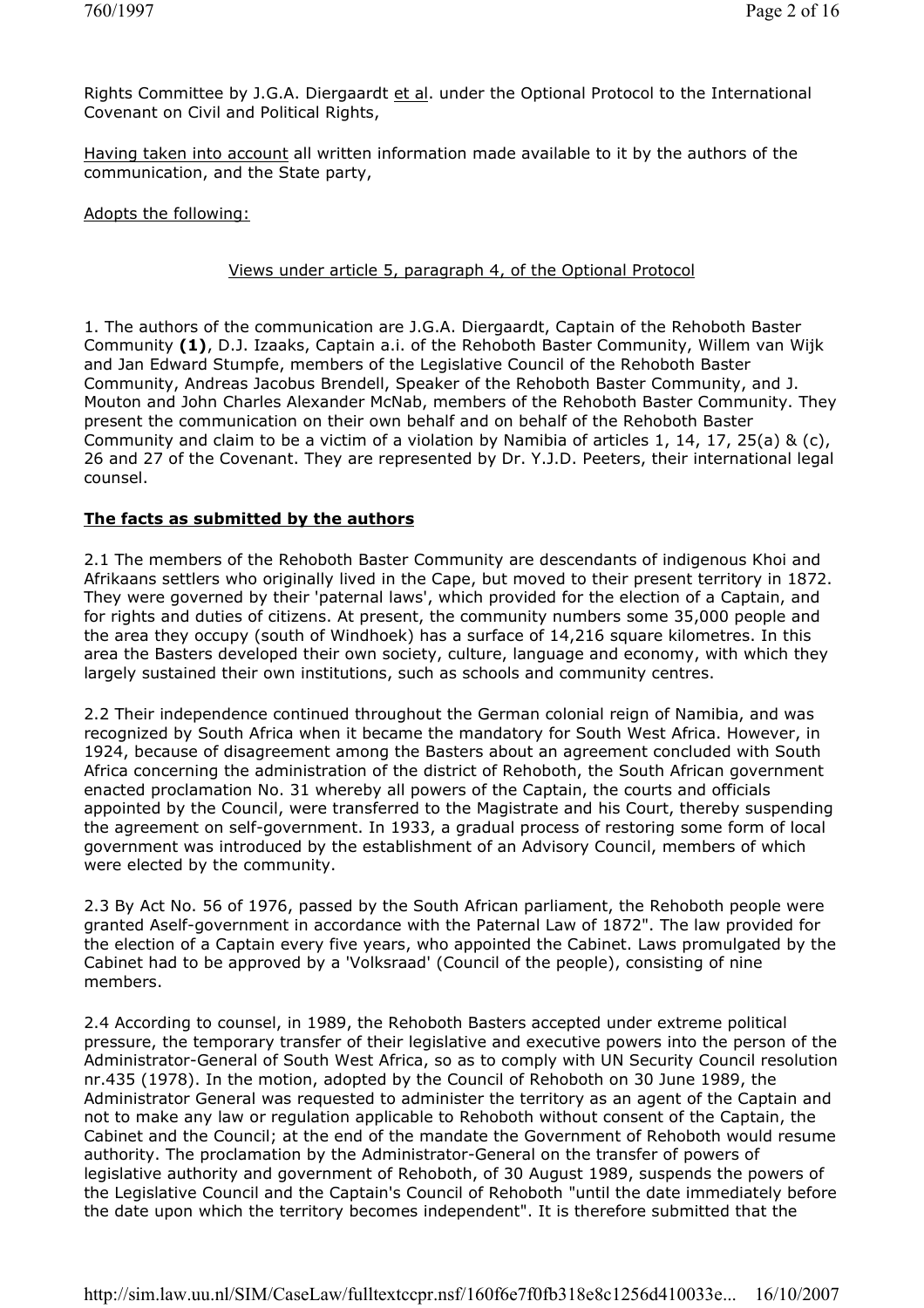effect of this transfer expired on the day before independence of Namibia, and that thus on 20 March 1990, the traditional legal order and Law 56 of 1976 were in force on the territory of Rehoboth. A resolution restoring the power of the Captain, his Council and the legislative Council was adopted by the Rehoboth People's Assembly on 20 March 1990. On 21 March 1990, Namibia became independent, and the Constitution came into force.

2.5 The authors submit that the Government of Namibia did not recognize their independence and the return to the status quo ante, but expropriated all communal land of the community through application of schedule 5 of the Constitution, which reads:

1) All property of which the ownership or control immediately prior to the date of independence vested in the Government of the Territory of South West Africa, or in any Representative Authority constituted in terms of the Representative Authorities Proclamation, 1980 (Proclamation AG 8 of 1990) or in the Government of Rehoboth, or in any other body, statutory or otherwise, constituted by or for the benefit of any such Government or Authority immediately prior to the date of independence, or which was held in trust for or on behalf of the Government of an independent Namibia, shall vest in or be under the control of the Government of Namibia. ..."

According to the counsel, this has had the effect of annihilating the means of subsistence of the community, since communal land and property was denied.

2.6 On 22 June 1991, the Rehoboth people organized general elections for a Captain, Council and Assembly according to the Paternal Laws. The new bodies were entrusted with protecting the communal properties of the people at all cost. Subsequently, the Rehoboth Baster Community and its Captain initiated a case against the Government of Namibia before the High Court. On 22 October 1993 the Court recognized the community's locus standi. Counsel argues that this implies the recognition by the Court of the Rehoboth Basters as a people in its own right. On 26 May 1995, the High Court however rejected the community's claim to the communal property. On 14 May 1996, the Supreme Court rejected the Basters' appeal. With this, it is submitted that all domestic remedies have been exhausted.

2.7 On 28 February 1995, the International Covenant on Civil and Political Rights and the Optional Protocol thereto entered into force for Namibia.

# The complaint

3.1 Counsel submits that the Government continues to confiscate the assets of the Rehoboth Basters, and that the Captain and other leaders and organizations were evicted from and deprived of the Captain's residence, the administrative offices, the community hall, the communal land and of the assets of the Rehoboth Development Corporation. Counsel submits that this policy endangers the traditional existence of the community as a collective of mainly cattle raising farmers. He explains that in times of drought (as at the time when the communication was submitted) the community needs communal land, on which pasture rights are given to members of the community on a rotating basis. The expropriation of the communal land and the consequential privatization of it, as well as the overuse of the land by inexperienced newcomers to the area, has led to bankruptcy for many community farmers, who have had to slaughter their animals. As a consequence, they cannot pay their interests on loans granted to them by the Development Corporation (which used to be communal property but has now been seized by the Government), their houses are then sold to the banks and they find themselves homeless. Counsel emphasizes that the confiscation of all property collectively owned by the community robbed the community of the basis of its economic livelihood, which in turn was the basis of its cultural, social and ethnic identity. This is said to constitute a violation of article 27.

3.2 In this context, the authors claim to be victims of a violation by the Government of Namibia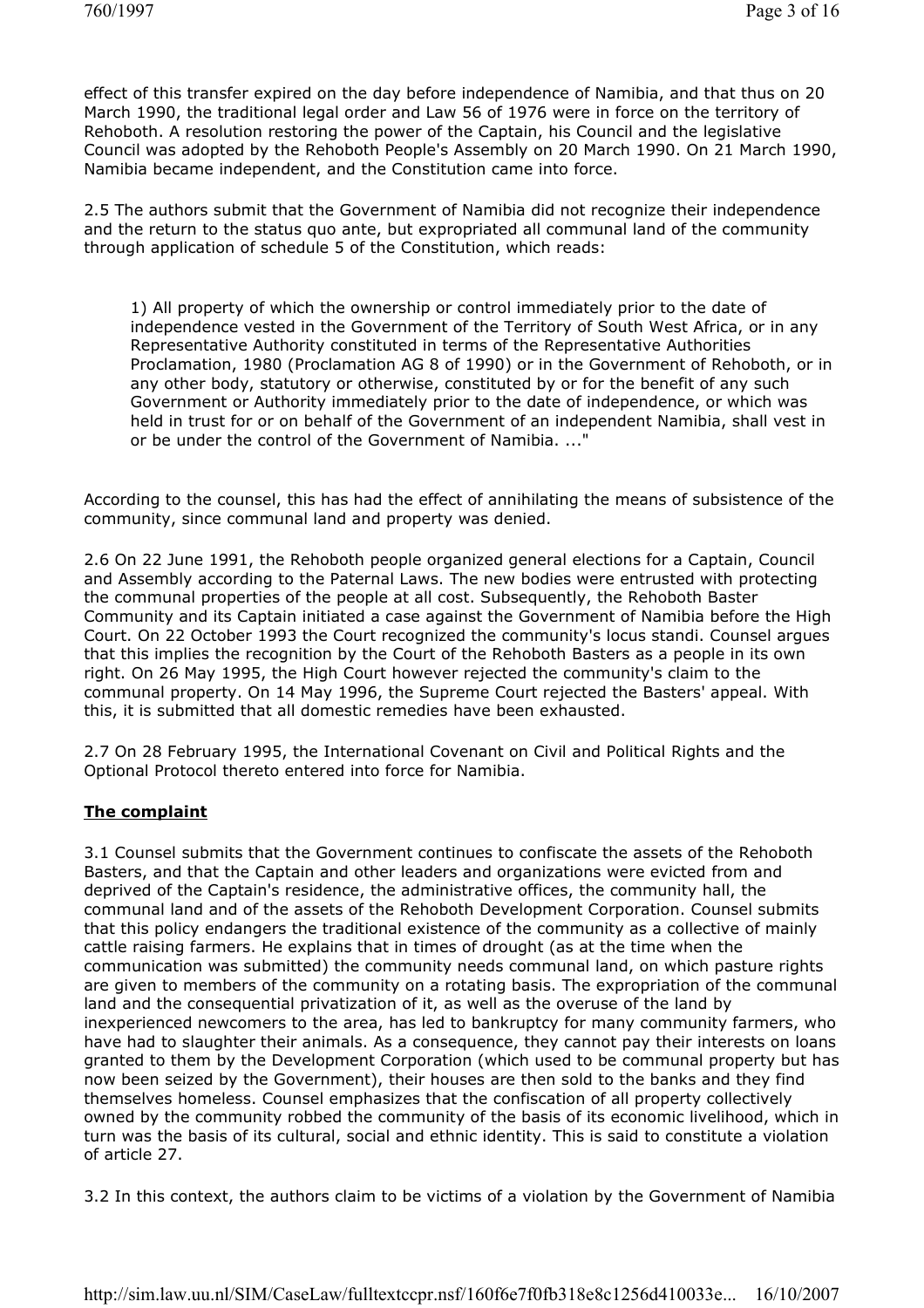of article 1 of the Covenant. They point out that the Namibian High Court has recognised them as a distinct community with a legal basis. They claim that their right to self-determination inside the republic of Namibia (so-called internal self-determination) has been violated, since they are not allowed to pursue their economic social and cultural development, nor are they allowed to freely dispose of their community's national wealth and resources. By enactment of the law on regional government 1996, the 124 year long existence of Rehoboth as a continuously organised territory was brought to an end. The territory is now divided over two regions, thus preventing the Basters from effectively participating in public life on a regional basis, since they are a minority in both new districts. Counsel claims that this constitutes a violation of article 25 of the Covenant.

3.3 The authors further claim a violation of article 14 of the Covenant, since they were forced to use English throughout the court proceedings, a language they do not normally use and in which they are not fluent. Moreover, they had to provide sworn translations of all documents supporting their claims (which were in Afrikaans)at very high cost. They claim therefore that their right to equality before the Courts was violated, since the Court rules favour English speaking citizens.

3.4 In this context, counsel points out that article 3 of the Constitution declares English to be the only official language in Namibia. Paragraph 3 of this article allows for the use of other languages on the basis of legislation by Parliament. Counsel states that seven years after independence such a law has still not been passed, and claims that this constitutes discrimination against non-English speakers. According to counsel, attempts by the opposition to have such legislation enacted have been thwarted by the Government which has declared to have no intention to take any legislative action in this matter. In this connection, counsel refers to the 1991 census, according to which only 0.8 percent of the Namibian population uses English as mother tongue.

3.5 As a consequence the authors have been denied the use of their mother tongue in administration (2), justice, education and public life. This is said to be a violation of their rights under articles 26 and 27 of the Covenant.

3.6 The authors further claim a violation of article 17 of the Covenant, since they and their cattle have been expelled from the lands which they held in collective property.

3.7 Counsel requests the Committee for interim measures of protection under rule 86 of the rules of procedure. He requests that the Committee demand that no expropriation, buying or selling of the community lands take place, that no rent be collected from tenants, and that no herds be prevented from grazing on the community lands while the communication is under consideration by the Committee.

# The State party's observations and counsel's comments thereon

4. On 23 June 1997, the Committee, acting through its Special Rapporteur on New Communications, transmitted the communication to the State party, requesting information and observations, without however requesting interim measures of protection under rule 86.

5. By note of 6 November 1997, the State party confirmed that domestic remedies had been exhausted. The State party denied however, that it had violated international obligations. The State party submitted that it was prepared to supply any relevant information which the Committee might request, either orally or in writing.

6. In his comments on the State party's submission, counsel noted that the State party conceded that domestic remedies had been exhausted and that it did not adduce any other grounds on the basis of which the communication should be inadmissible. Counsel agreed that the matter should be considered on its merits.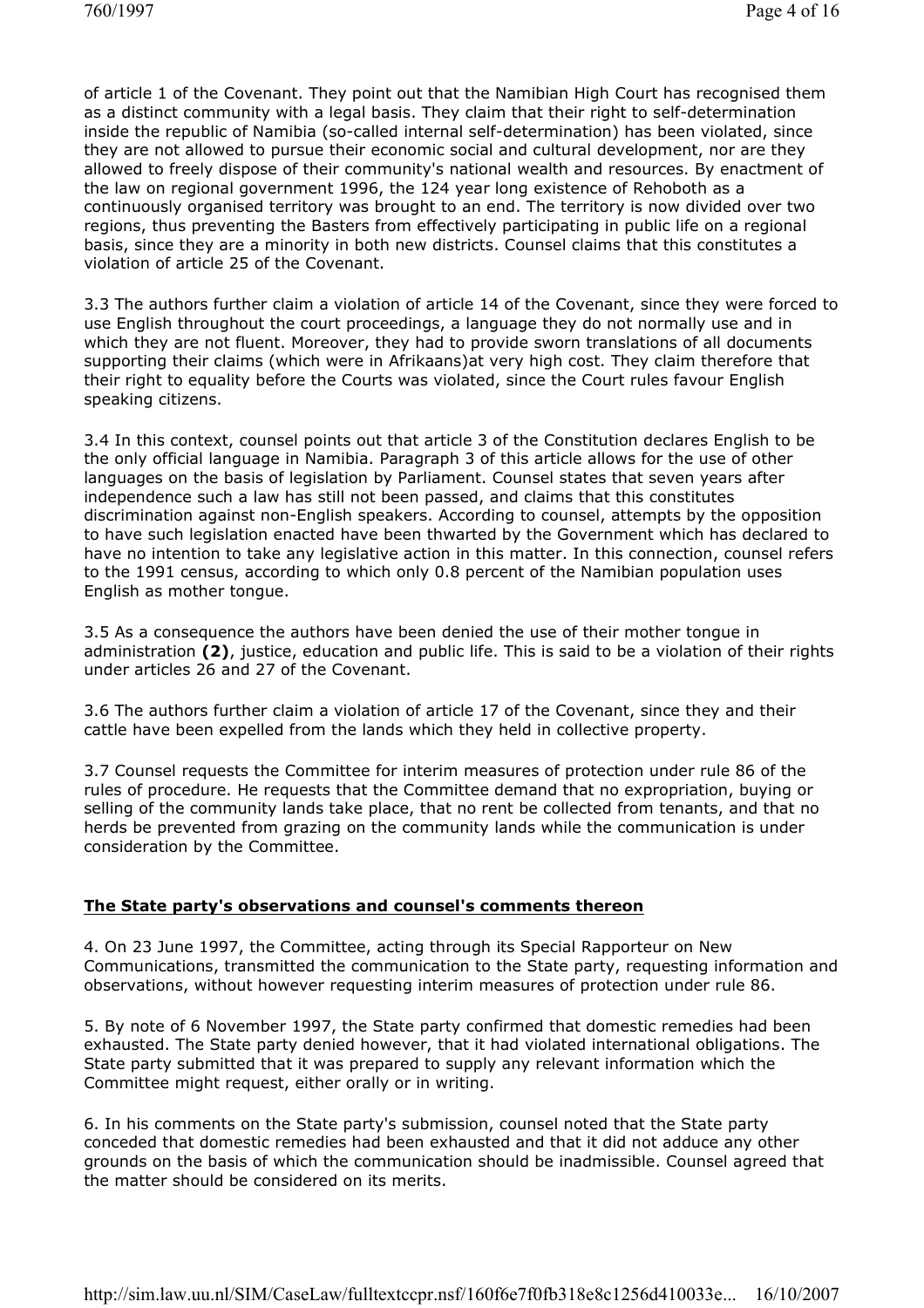# The Committee's admissibility decision

7. At its 63rd session, the Committee considered the admissibility of the communication. It ascertained, as required under article 5, paragraph 2(a), of the Optional Protocol, that the same matter was not being examined under another procedure of international investigation or settlement. The Committee noted that the State party had confirmed that all domestic remedies had been exhausted.

8. Consequently, on 7 July 1998 the Committee found the communication admissible and decided that the question whether or not the State party has violated its obligations under the Covenant in the authors' case should be examined on the merits.

#### Further developments

9.1 On 3 August 1998, the Committee's decision on admissibility was transmitted to the State party, with the request that the State party provide written explanations or statements on the substance of the authors' claims. No information was received, despite two reminders sent to the State party.

9.2 On 28 January 1999, counsel for the authors informed the Committee that Mr. John Macnab had been elected Captain of the Rehoboth community. In a further letter, dated 25 April 1999, counsel informed the Committee that the community's water supply had been cut off. He reiterated his request for interim measures of protection.

#### Consideration of the merits

10.1 The Human Rights Committee has considered the present communication in the light of all the written information made available to it by the parties, as provided in article 5, paragraph 1, of the Optional Protocol.

10.2 The Committee regrets that the State party has not provided any information with regard to the substance of the authors' claims. It recalls that it is implicit in the Optional Protocol that States parties make available to the Committee all information at its disposal. In the absence of a reply from the State party, due weight must be given to the authors' allegations to the extent that they are substantiated.

10.3 The authors have alleged that the termination of their self-government violates article 1 of the Covenant. The Committee recalls that while all peoples have the right of self determination and the right freely to determine their political status, pursue their economic, social and cultural development and dispose of their natural wealth and resources, as stipulated in article 1 of the Covenant, the question whether the community to which the authors belong is a "people" is not an issue for the Committee to address under the Optional Protocol to the Covenant. The Optional Protocol provides a procedure under which individuals can claim that their individual rights have been violated. These rights are set out in part III of the Covenant, articles 6 to 27, inclusive (3). As shown by the Committee's jurisprudence, there is no objection to a group of individuals, who claim to be commonly affected, to submit a communication about alleged breaches of these rights. Furthermore, the provisions of article 1 may be relevant in the interpretation of other rights protected by the Covenant, in particular articles 25, 26 and 27.

10.4 The authors have made available to the Committee the judgement which the Supreme Court gave on 14 May 1996 on appeal from the High Court which had pronounced on the claim of the Baster community to communal property. Those courts made a number of findings of fact in the light of the evidence which they assessed and gave certain interpretations of the applicable domestic law. The authors have alleged that the land of their community has been expropriated and that, as a consequence, their rights as a minority are being violated since their culture is bound up with the use of communal land exclusive to members of their community. This is said to constitute a violation of Article 27 of the Covenant.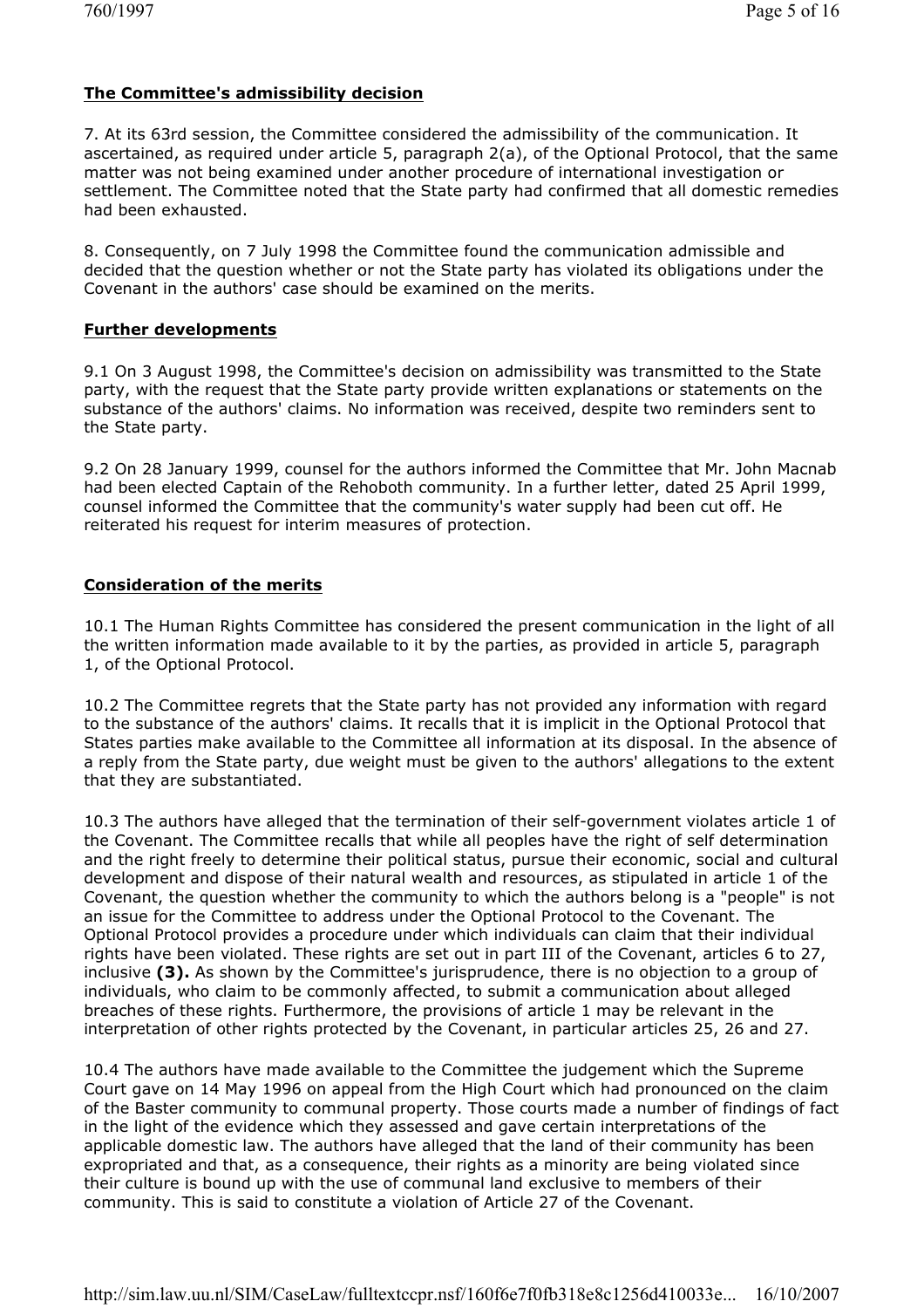10.5 The authors state that, although the land passed to the Rehoboth Government before 20 March 1976, that land reverted to the community by operation of law after that date. According to the judgement, initially the Basters acquired for and on behalf of the community land from the Wartbooi Tribe but there evolved a custom of issuing papers (papieren) to evidence the granting of land to private owners and much of the land passed into private ownership. However, the remainder of the land remained communal land until the passing of the Rehoboth Self-Government Act No. 56 of 1976 by virtue of which ownership or control of the land passed from the community and became vested in the Rehoboth Government. The Baster Community had asked for it. Self-Government was granted on the basis of proposals made by the Baster Advisory Council of Rehoboth. Elections were held under this Act and the Rehoboth area was governed in terms of the Act until 1989 when the powers granted under the Act were transferred by law to the Administrator General of Namibia in anticipation and in preparation for the independence of Namibia which followed on 21 March 1990. And in terms of the Constitution of Namibia, all property or control over property by various public institutions, including the Government of South West Africa, became vested in, or came under the control, of the Government of Namibia. The Court further stated:

"In 1976 the Baster Community, through its leaders, made a decision opting for Self-Government. The community freely decided to transfer its communal land to the new Government. Clearly it saw advantage in doing so. Then in 1989, the community, through the political party to which its leaders were affiliated, subscribed to the Constitution of an independent Namibia. No doubt, once again, the Community saw advantage in doing so. It wished to be part of the new unified nation which the Constitution created. .... One aim of the Constitution was to unify a nation previously divided under the system of apartheid. Fragmented self-governments had no place in the new constitutional scheme. The years of divide and rule were over."

10.6 To conclude on this aspect of the complaint, the Committee observes that it is for the domestic courts to find the facts in the context of, and in accordance with, the interpretation of domestic laws. On the facts found, if "expropriation" there was, it took place in 1976, or in any event before the entry into force of the Covenant and the Optional Protocol for Namibia on 28 February 1995. As to the related issue of the use of land, the authors have claimed a violation of article 27 in that a part of the lands traditionally used by members of the Rehoboth community for the grazing of cattle no longer is in the de facto exclusive use of the members of the community. Cattle raising is said to be an essential element in the culture of the community. As the earlier case law by the Committee illustrates, the right of members of a minority to enjoy their culture under article 27 includes protection to a particular way of life associated with the use of land resources through economic activities, such as hunting and fishing, especially in the case of indigenous peoples (4). However, in the present case the Committee is unable to find that the authors can rely on article 27 to support their claim for exclusive use of the pastoral lands in question. This conclusion is based on the Committee's assessment of the relationship between the authors' way of life and the lands covered by their claims. Although the link of the Rehoboth community to the lands in question dates back some 125 years, it is not the result of a relationship that would have given rise to a distinctive culture. Furthermore, although the Rehoboth community bears distinctive properties as to the historical forms of self-government, the authors have failed to demonstrate how these factors would be based on their way of raising cattle. The Committee therefore finds that there has been no violation of article 27 of the Covenant in the present case.

10.7 The Committee further considers that the authors have not substantiated any claim under article 17 that would raise separate issues from their claim under article 27 with regard to their exclusion from the lands that their community used to own.

10.8 The authors have also claimed that the termination of self-government for their community and the division of the land into two districts which were themselves amalgamated in larger regions have split up the Baster community and turned it into a minority with an adverse impact on the rights under Article 25(a) and (c) of the Covenant. The right under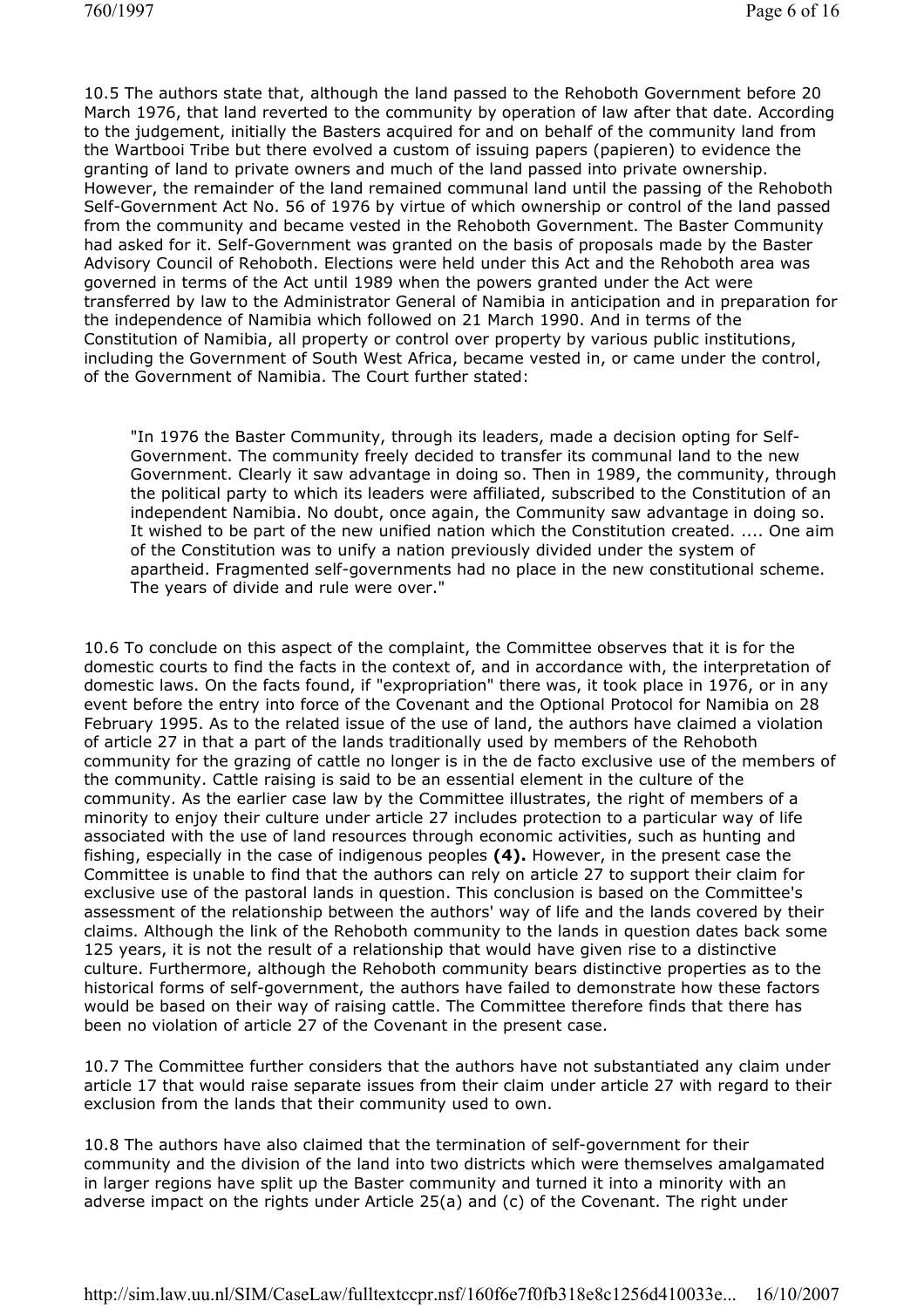\_\_\_\_\_\_\_\_\_\_\_\_\_

Article 25(a) is a right to take part in the conduct of public affairs directly or through freely chosen representatives and the right under Article 25(c) is a right to have equal access, on general terms of equality, to public service in one's country. These are individual rights. Although it may very well be that the influence of the Baster community, as a community, on public life has been affected by the merger of their region with other regions when Namibia became sovereign, the claim that this has had an adverse effect on the enjoyment by individual members of the community of the right to take part in the conduct of public affairs or to have access, on general terms of equality with other citizens of their country, to public service has not been substantiated. The Committee finds therefore that the facts before it do not show that there has been a violation of article 25 in this regard.

10.9 The authors have claimed that they were forced to use English during the proceedings in court, although this is not their mother tongue. In the instant case, the Committee considers that the authors have not shown how the use of English during the court proceedings has affected their right to a fair hearing. The Committee is therefore of the opinion that the facts before it do not reveal a violation of article 14, paragraph 1.

10.10 The authors have also claimed that the lack of language legislation in Namibia has had as a consequence that they have been denied the use of their mother tongue in administration, justice, education and public life. The Committee notes that the authors have shown that the State party has instructed civil servants not to reply to the authors' written or oral communications with the authorities in the Afrikaans language, even when they are perfectly capable of doing so. These instructions barring the use of Afrikaans do not relate merely to the issuing of public documents but even to telephone conversations. In the absence of any response from the State party the Committee must give due weight to the allegation of the authors that the circular in question is intentionally targeted against the possibility to use Afrikaans when dealing with public authorities. Consequently, the Committee finds that the authors, as Afrikaans speakers, are victims of a violation of article 26 of the Covenant.

11. The Human Rights Committee, acting under article 5, paragraph 4, of the Optional Protocol to the International Covenant on Civil and Political rights, is of the view that the facts before it disclose a violation of article 26 of the Covenant.

12. Under article 2, paragraph 3(a), of the Covenant, the State party is under the obligation to provide the authors and the other members of their community an effective remedy by allowing its officials to respond in other languages than the official one in a nondiscriminatory manner. The State party is under an obligation to ensure that similar violations do not occur in the future.

13. Bearing in mind that, by becoming a State party to the Optional Protocol, the State party has recognized the competence of the Committee to determine whether there has been a violation of the Covenant or not and that, pursuant to article 2 of the Covenant, the State party has undertaken to ensure to all individuals within its territory and subject to its jurisdiction the rights recognized in the Covenant and to provide an effective and enforceable remedy in case a violation has been established, the Committee wishes to receive from the State party, within ninety days, information about the measures taken to give effect to the Committee's Views. The State party is also requested to publish the Committee's Views.

<sup>\*\*</sup> The following members of the Committee participated in the examination of the present communication: Mr. Abdelfattah Amor, Mr. Nisuke Ando, Mr. P.N. Bhagwati, Ms. Christine Chanet, Lord Colville, Ms. Elizabeth Evatt, Ms. Pilar Gaitan de Pombo, Mr. Louis Henkin, Mr. Eckart Klein, Mr. David Kretzmer, Mr. Rajsoomer Lallah, Ms. Cecilia Medina Quiroga, Mr. Martin Scheinin, Mr. Hipólito Solari Yrigoyen, Mr. Roman Wieruszewski, Mr. Maxwell Yalden, and Mr. Abdallah Zakhia. The text of seven individual opinions signed by eleven Committee members is appended to this document.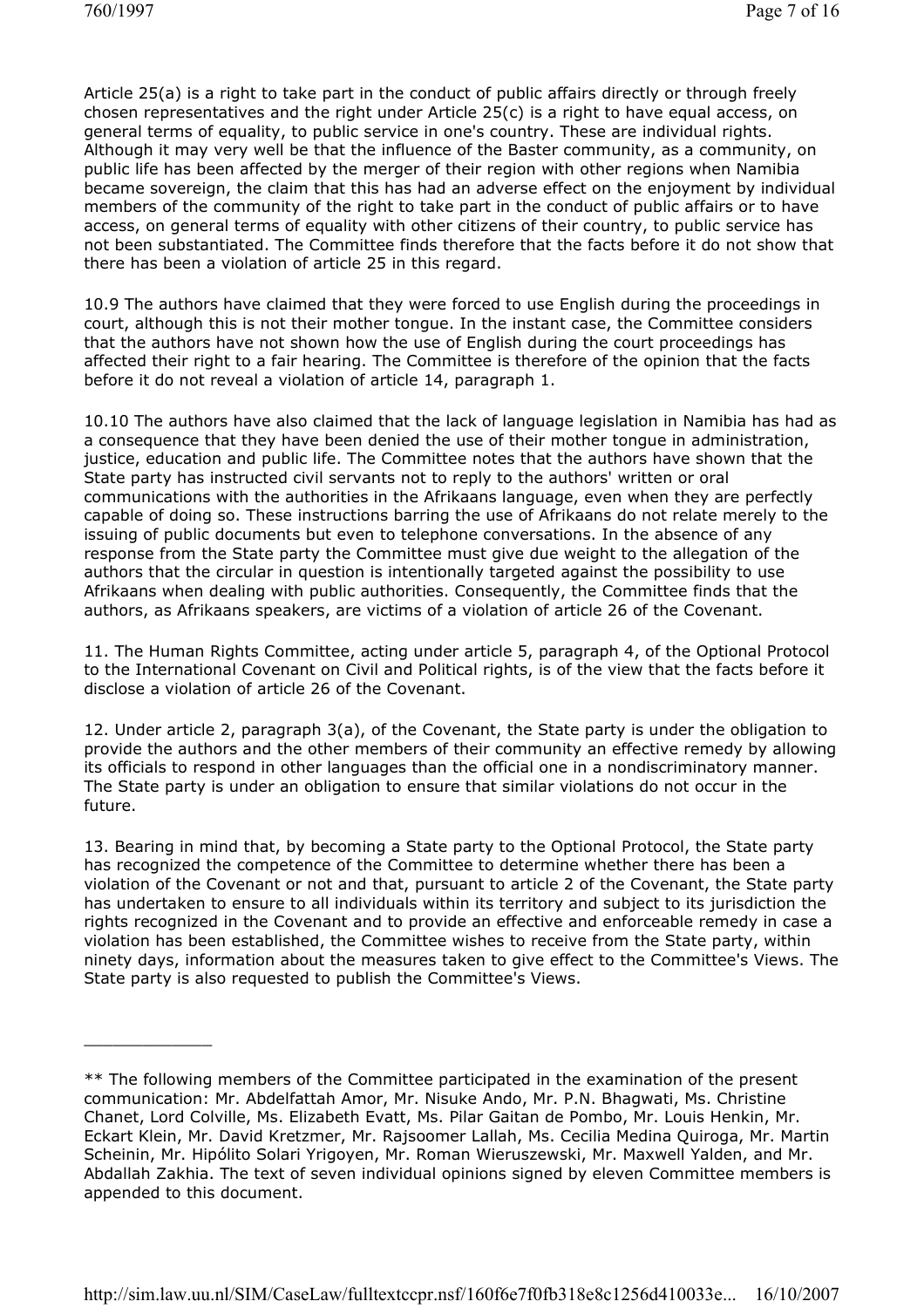[Adopted in English, French and Spanish, the English text being the original version. Subsequently issued also in Arabic, Chinese and Russian as part of the Committee's Annual Report to the General Assembly.]

#### APPENDIX

# Individual opinion of Abdalfattah Amor (dissenting)

I cannot subscribe to the Committee's finding of a violation of article 26 of the Covenant, for the following reasons:

1. In article 3 of its Constitution, Namibia, which had declared its independence on 21 March 1991, made English the country's official language out of a legitimate concern to improve the chances of integration. It was thought that granting any privilege or particular status to one of the many other minority or tribal languages in the country would be likely to encourage discrimination and be an obstacle to the building of the nation. Since then, all languages other than English have been on an equal footing under the Constitution: no privileges, and no discrimination. It is the same for all languages, including Afrikaans, the introduction of which into Namibia was tied up with the history of colonization and which, in any case, ceased to be used as an official language on 21 March 1991.

2. Article 3 (3) of the Constitution of Namibia permits the use of other languages in accordance with legislation adopted by Parliament. No such legislation, which in any case could have no effect on the use of English as the official language, has yet been adopted. The guarantees it might have provided or the restrictions it might have introduced have not been decreed and as the situation is the same for everyone, no distinction could have been established legislatively in either a positive or a negative sense. Naturally this also applies to the Afrikaans language.

3. The use of minority languages as such has not been limited, far less questioned, at any level other than the official level. In their personal relationships, among themselves or with others, people speaking the same language are able to use that language without interference - which would be difficult to imagine anyway - from the authorities. In other words, there is nothing to limit the use of Afrikaans as the language of choice of the Basters in their relations between themselves or with others who know the language and agree to communicate with them in that language.

4. Whatever legislative weaknesses there may have been so far, the right to use one's mother tongue cannot take precedence, in relations with official institutions, over the official language of the country, which is, or which is intended to be, the language of all and the common denominator for all citizens. The State may impose the use of the common language on everyone; it is entitled to refuse to allow a few people to lay down the law. In other words, everyone is equal in relation to the official language and any linguistic privileges - unless they apply to all, in which case they would no longer be privileges - would be unjustifiable and discriminatory. The Basters complain that they are not able to use their mother tongue for administrative purposes or in the courts. However, they are not the only ones in this situation. The situation is exactly the same for everyone speaking the other minority languages. In support of their complaint, the Basters provide a copy of a circular issued by the Regional Commissioner of the Central Region of Rehoboth dated 4 March 1992, in which, according to their counsel, "the use of Afrikaans during telephone conversations with regional public authorities is explicitly excluded". This circular, although not very skillfully drafted, actually says something else and, in any case, certainly says more than that. It deserved closer attention from the Committee, in order to avoid the danger of not seeing the wood for the trees and to prevent the specific problem from hiding the general solution. In that connection, it is important to remember the structure of this circular, which consists of a statement of fact, a reminder, a ban and a requirement:

The statement of fact is that officials, in the course of their duties, continue to hold their official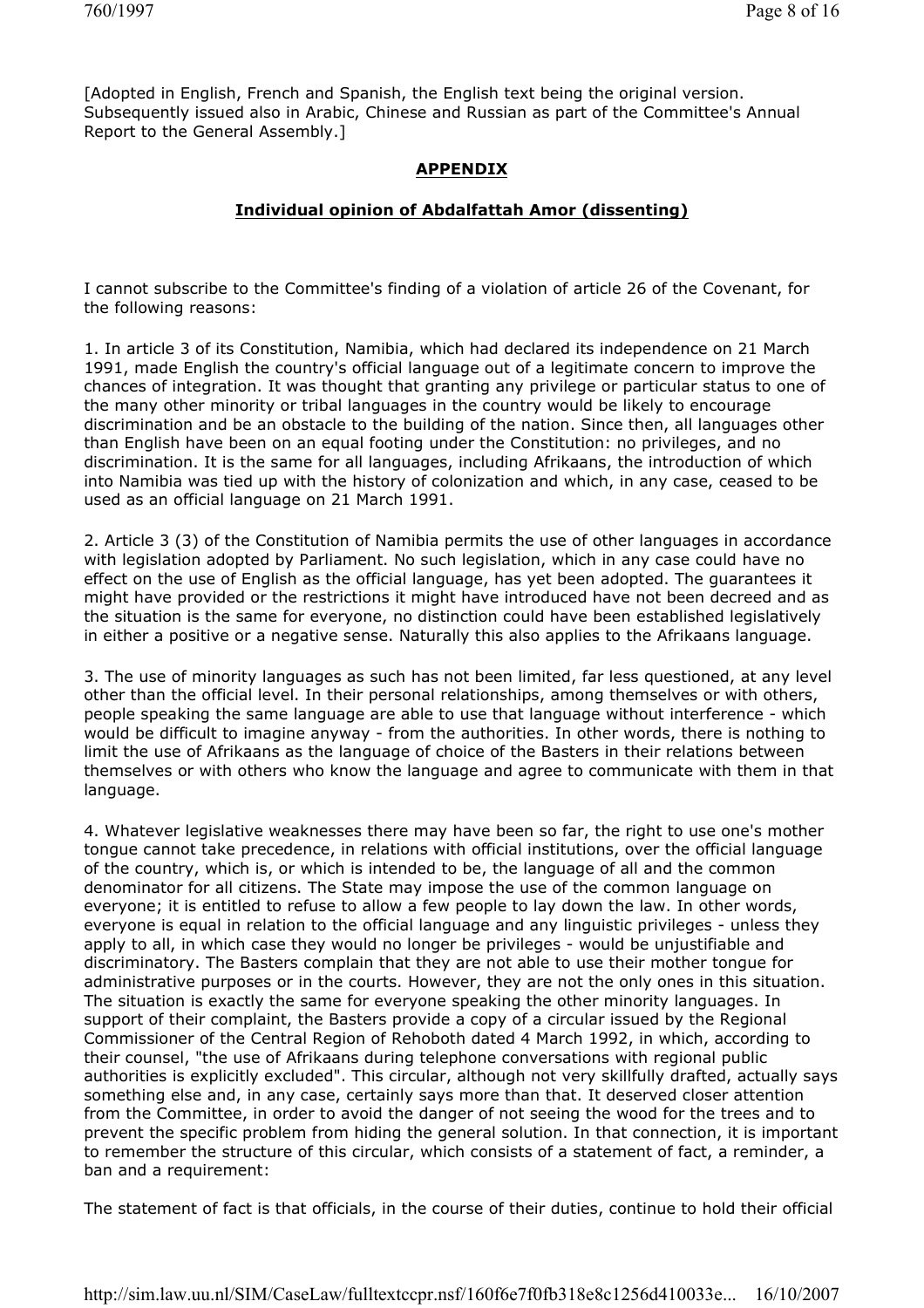telephone conversations and to write official letters in Afrikaans;

The reminder refers to the fact that on 21 March 1992 Afrikaans ceased to be the official language and that since then English has been the official language of Namibia. As a result, Afrikaans has the same official status as the other tribal languages, of which there are many;

The ban is on the continuing use by State officials of Afrikaans in their replies, in the exercise of their official duties, to telephone calls and letters;

The requirement is that all telephone calls and official correspondence should be carried out exclusively in English, the official language of Namibia.

In other words, State services must use English, and English only, and refrain from giving privileged status to any unofficial language. From this point of view, Afrikaans is neither more nor less important than the other tribal languages. This means that minority languages must be treated without discrimination. Consequently, there is no justification, unless one wishes to discriminate against the other minority languages and disregard article 3 of the Constitution of Namibia, for continuing to deal with the linguistic problem in a selective manner by favouring one particular language, Afrikaans, at the expense of the others. In that respect, the Regional Commissioner's circular does not reveal any violation of the principle of equality and certainly not of the provisions of article 26 of the Covenant.

5. All things considered, it is questionable whether there has been any violation of article 26 of the Covenant in the case in point, and the Committee has, in the belief that it was denouncing discrimination, given the impression that it has, rather, granted a privilege - that it has, in short, undermined the principle of equality as expressed in article 26 of the Covenant. That being the case, the reasons for giving this individual opinion will be apparent.

[signed] A. Amor

[Done in English, French and Spanish, the French text being the original version. Subsequently issued also in Arabic, Chinese and Russian as part of the Committee's Annual Report to the General Assembly.]

#### Individual Opinion of Nisuke Ando (dissenting)

I am unable to agree with the Committee's Views that the authors in this case are victims of a violation of article 26 of the Covenant because the State party has instructed its civil servants not to reply to their written or oral communications with the authorities in the Afrikaans language. Article 26 provides for everyone's right to equality before the law as well as to equal protection of the law without discrimination. It further provides that "the law shall prohibit any discrimination and guarantee to all persons equal and effective protection against discrimination on any ground such as race, colour, sex, language etc."

Certainly the instruction in question will put a great burden on speakers of Afrikaans in their official correspondence with the authorities. However, according to the circular by which the instruction is given, "All phone calls and correspondence should be treated exclusively in English which is the official language of the Republic of Namibia" and Afrikaans which "was for a very long time the official language... now officially enjoys the same status as other tribal languages." In other words, now that English has become the official language of the State party, civil servants shall "refrain from using Afrikaans when responding to phone calls and ... correspondence."

Nevertheless, it is undoubtedly clear that the instruction puts the Afrikaans language exactly on the same footing as any other native languages spoken in Namibia, thus guaranteeing Afrikaans equal treatment without discrimination. Of course English is treated differently from all native languages including Afrikaans, but considering that each sovereign State may choose its own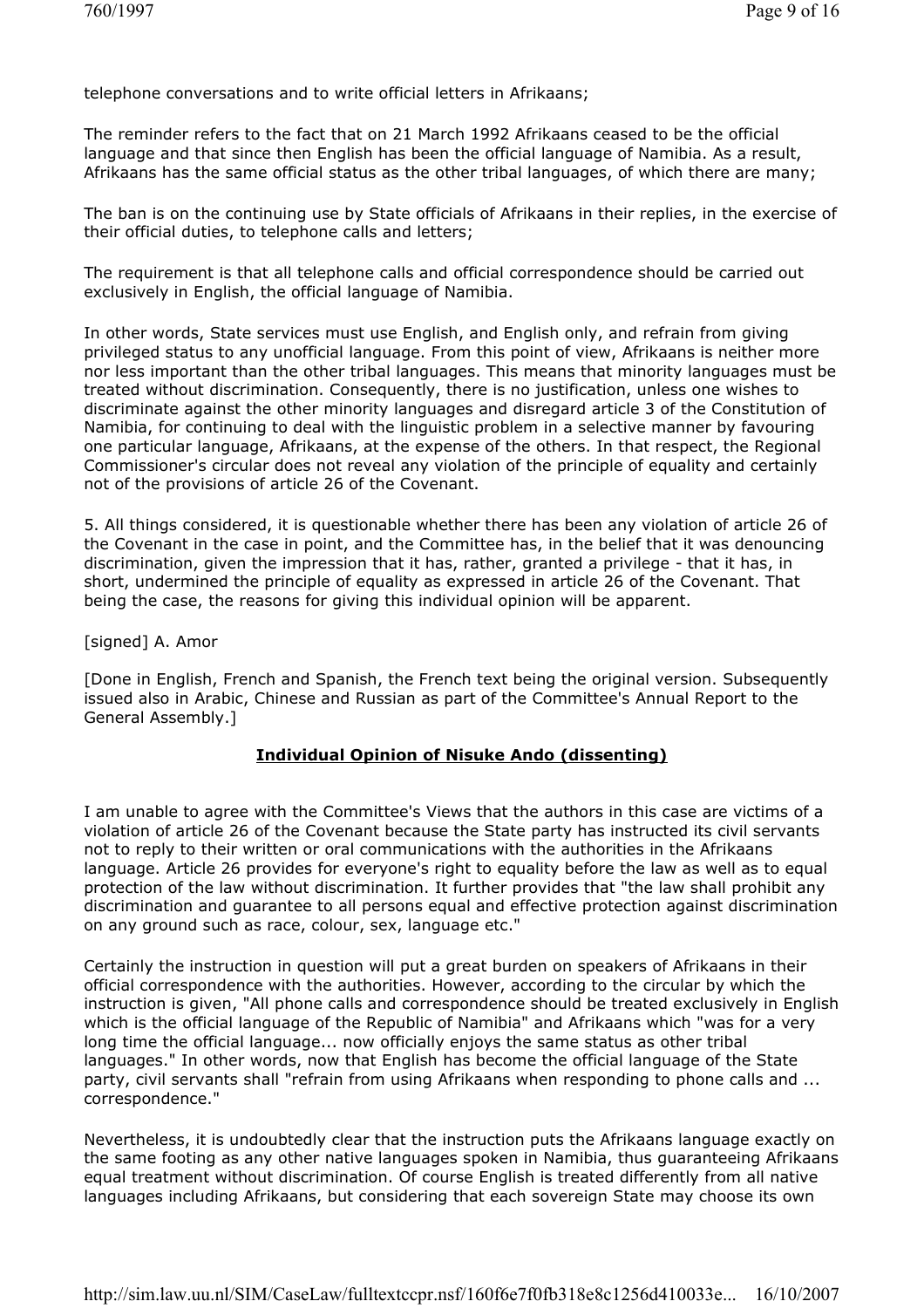official language and that the official language may be treated differently from non-official languages, I conclude that this differentiation constitutes objective and reasonable distinction which is permitted under article 26.

My concern with respect to this instruction is whether it might unduly restrict communication between Namibian population and its authorities by apparently prohibiting not only written but also oral correspondence in any tribal language. This may raise issues under article 19, although I prefer to reserve my position on the subject in this particular case.

[signed] N. Ando

[Done in English, French and Spanish, the English text being the original version. Subsequently issued also in Arabic, Chinese and Russian as part of the Committee's Annual Report to the General Assembly.]

#### Individual opinion of P.N. Bhagwati,

#### Lord Colville, and Maxwell Yalden (dissenting)

We find ourselves unable to agree with the view taken by some of our colleagues in regard to the applicability of article 19, paragraph 2, and article 26 of the Covenant, though we do agree with them so far as articles 17, 25 and 27 are concerned. Our reasons for taking a different view from that taken by our other colleagues are the following:

#### Re: article 19 paragraph 2

1. So far as the alleged violation of article 19, paragraph 2 is concerned, it may be pointed out that when the admissibility decision was given by the Committee on 7 July 1998, the Committee declared the communication admissible without specifying what were the articles of the Covenant which appeared to have been violated. The only question raised in the admissibility decision was whether or not the State party had violated its obligations under the Covenant. However, the Complaint in the communication which was sent to the State party related only to violation of articles 17, 25, 26 and 27 of the Covenant. The communication did not allege violation of article 19, paragraph 2, and the State party was therefore not called upon to meet the challenge of article 19, paragraph 2. We do not therefore think that it would be right for the Committee to make out a case of violation of article 19, paragraph 2, when that was not the case put forward by the authors in the communication. We can appreciate that if the authors had not claimed violation of any particular articles of the Covenant but had made a general complaint of violation by the State party of its obligations under the Covenant on the facts alleged in the communication, the Committee might have been justified in holding that on the facts as found by it, any particular article or articles of the Covenant were violated. But when specific articles of the Covenant were relied upon by the authors in the communication, especially when advised by counsel, we do not think that it would be right for the Committee to make out a new case for the authors.

2. Moreover, we find that the only allegation in the communication as set out in paragraphs 3 (4) and 3(5) is that the authors were denied "the use of their mother tongue in administration, justice, education and public life." In our view this allegation does not make out a case of violation of article 19, paragraph 2. So far as the administration is concerned, English being the official language of the State party, it is obvious that no other language could be allowed to be used in the administration or in the Courts or in public life. The authors could not legitimately contend that they should be allowed to use their mother tongue in administration or in the Courts or in public life, and the insistence of the State party that only the official language shall be used cannot be regarded as violation of their right under article 19, paragraph 2. In regard to the use of Afrikaans, the mother tongue of the authors, in education there is nothing to show that the authors were not allowed to use Afrikaans in the schools or colleges run by them and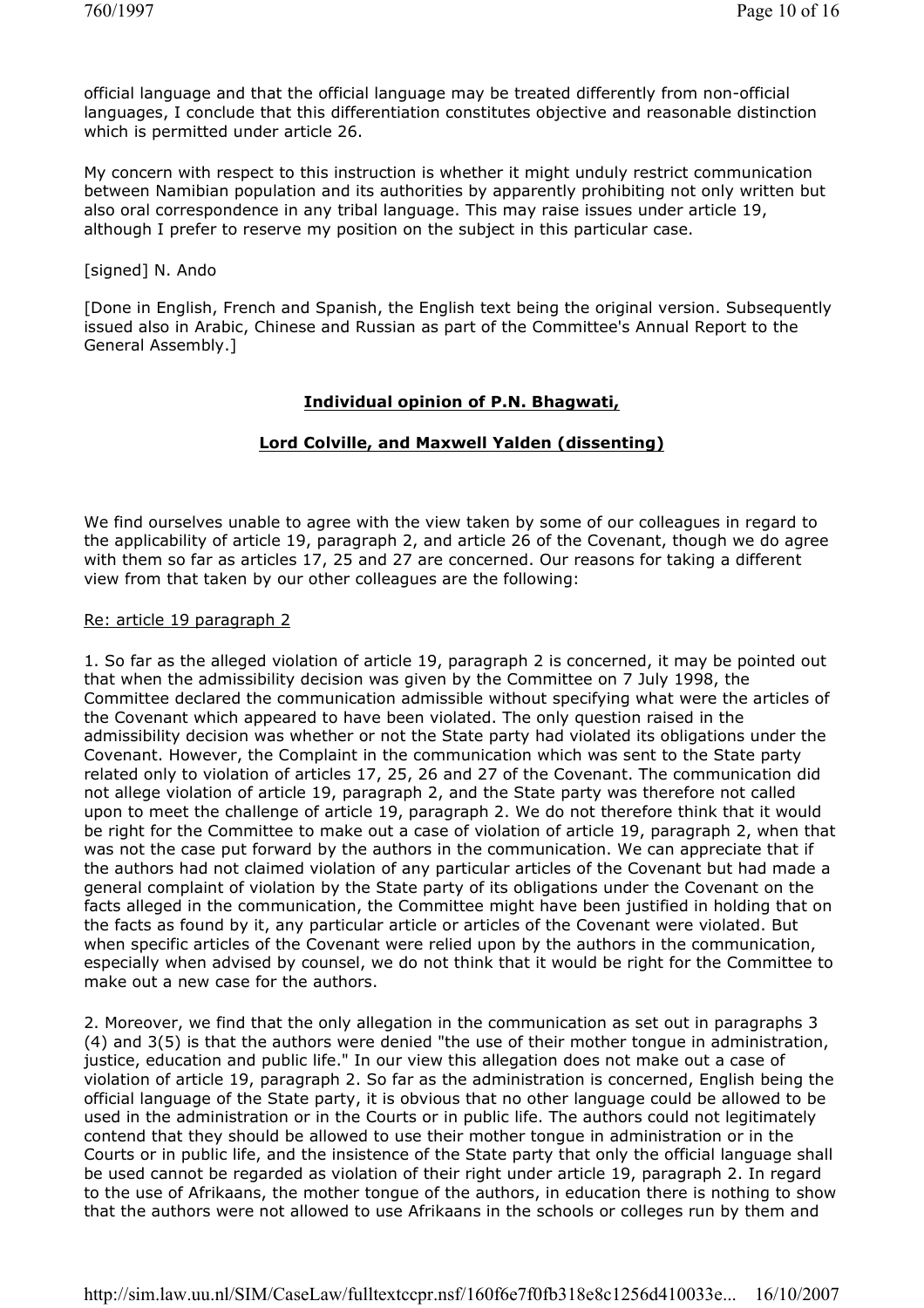this allegation of violation of article 19 paragraph 2 also therefore remains unsubstantiated.

3. Of course, the authors might have argued that their language rights under Article 27 were being denied, and this allegation could then have been examined by the Committee; however, this is hypothetical, as in fact their Article 27 submission related entirely to land use (paragraphs 10.4 and 10.6), and not to language. In the circumstances, as has just been suggested in respect of Article 19, paragraph 2, it is not for the Committee to construct a case on this ground under Article 27, in the absence of a complaint from the authors.

4. The majority members of the Committee have relied on the circular of the Regional Commissioner but we do not think that the circular in any way supports the claim of violation of article 19 paragraph 2. The circular is in the following terms:

"1."It has come to the attention of the office of the Regional Commissioner that some Government officials handle (answer) official phone calls and correspondence in Afrikaans contrary to the Constitutional provision that Afrikaans ceased to be the official language in this country after 21 March 1990.

While it is understood that Afrikaans was for a very long time the official language, it now officially enjoys the same status as other tribal languages.

All employees of the Government are thus advised to, in future, refrain from using Afrikaans when responding to phone calls and their correspondence.

All phone-calls and correspondence should be treated exclusively in English which is the official language of the Republic of Namibia."

It is clear from the first paragraph of the circular that it is intended to apply only in relation to "official phone calls and correspondence" handled by Government officials. The circular points out that the handling of official phone calls and correspondence in Afrikaans was alright when Afrikaans was the official language of the territory of the State, but since English has now become the official language, Afrikaans is in the same position as other tribal languages and consequently official phone calls and correspondence should be responded to by Government employees only in English, which is the official language and not in Afrikaans.

5. We fail to see how the circular can be construed as imposing any restriction on the right to freedom of expression and to freedom to receive and impart information. When English is the official language of the State, it is legitimate for the State to insist that all official phone calls and correspondence should be responded to by Government officials in the official language, namely English, and not in Afrikaans. The advice given by the Government to its officials not to use Afrikaans, which has ceased to be the official language, but to use only English, which has now become the official language, is confined only to official phone calls and official correspondence and does not prevent any Government official from carrying on any conversation or correspondence which is private and not of an official character. If any other view were taken, namely that anyone in the territory of a State is entitled to carry on any official conversation or correspondence with a Government official in any language other than the official language of the State and that Government official is free to respond to such conversation or correspondence in that language, it would create a chaotic situation because there would, in that event, be multiplicity of languages in the official records of the State. The whole object of making a particular language as the official language of the State would be defeated. We are therefore of the view that the circular in question does not in any way violate article 19, paragraph 2 of the Covenant.

6. The suggestion implicit in the argument of the authors as set out in paragraphs 3(4) and 3 (5) is that the State party should have languages as Afrikaans in administration, Courts, education and public life and that the absence of such legislation in the context of making English the official language was violative of the Covenant. But this suggestion overlooks the fact that it is for a State party to decide what shall be its official language and it is not competent to the Committee to direct the State party to adopt any other language or languages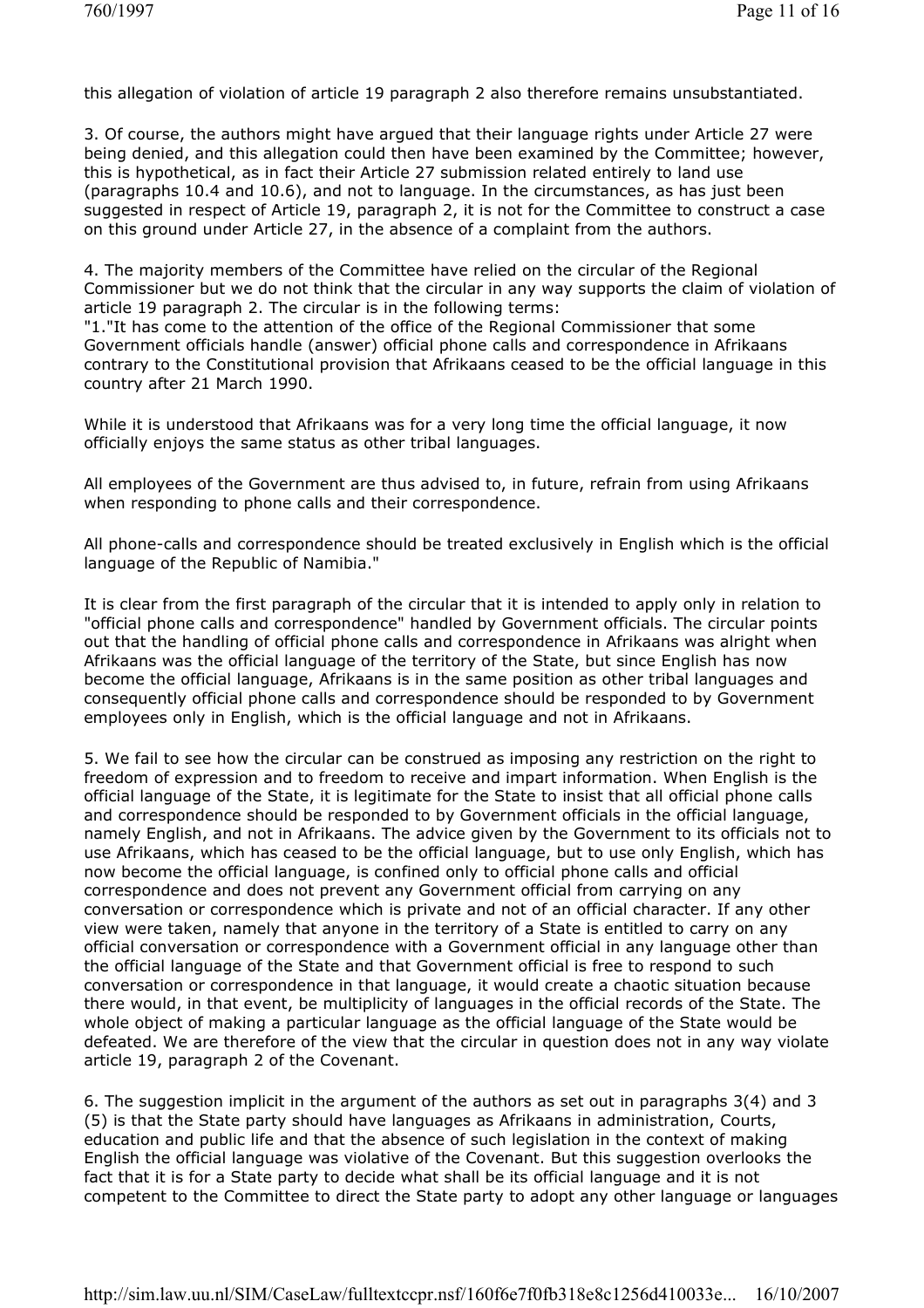as official language or languages of the State. Once a State party has adopted any particular language or languages as its official language or languages, it would be legitimate for the State party to prohibit the use of any other language for official purposes and if the State party does so, its action cannot be branded being in violation of article 19, paragraph 2.

#### Re. article 26

7. We are also of the view that the circular does not violate article 26. Article 26 is a freestanding guarantee of equality and strikes at discrimination. The only argument which seems to have been advanced by the authors in paragraphs 3(4) and 3(5) in support of its claim of violation of article 26 is that by reason of English being declared as the only official language of the State and the failure of the State to enact legislation allowing the use of other languages, the authors have been denied the use of their mother tongue in administration, justice, education and public life. This argument has already been rejected by us while dealing with article 19, paragraph 2, and the same reasoning must apply in relation to the challenge under article 26. It is significant to note that it is nowhere alleged in the communication that the action of the State in declaring English as the official language and not allowing the use of other languages was directed only against the use of Afrikaans while permitting the other languages to be used. The action of the State in declaring English as the official language and not allowing the use of other languages by enacting appropriate legislation was clearly not violative of article 26 because all languages other than English were treated on the same footing and were not allowed to be used for official purposes and there was no discrimination against Afrikaans vis-avis other languages.

8. The reliance on the circular referred to above would also not help the authors to substantiate their claim under article 26. The circular is clearly intended to provide that all official phone calls and correspondence should be treated exclusively in English, which is the official language of the State. That is the thrust, the basic object and purpose of the circular and it is in pursuance of this object and purpose that the circular directs that the Government officials should refrain from using Afrikaans when responding to official phone calls and correspondence. The circular refers specifically only to Afrikaans and seeks to prohibit its use by Government officials in official phone calls and correspondence, because the problem was only in regard to Afrikaans which was at one time, until replaced by English, the official language and which continued to be used by Government officials in official phone calls and correspondence, though it had been ceased to be the official language of the State. There was apparently no problem in regard to the tribal languages because they were at no time used in administration or for official business. But Afrikaans was being used earlier for official purposes and hence it became necessary for the State to issue the circular prohibiting the use of Afrikaans in official phone calls and correspondence. That is why the circular specifically referred only to Afrikaans and not to the other languages. This is also evident from the statement in the circular that Afrikaans now enjoys the same status as other tribal languages. It is therefore not correct to say that the circular singled out Afrikaans for unfavourable treatment as against other languages in that there was hostile discrimination against Afrikaans. We consequently hold that there was no violation of the principle of equality and non-discrimination enshrined in article 26.

9. We therefore hold, contrary to the conclusion reached by some of our colleagues, that there was no violation of article 19 paragraph 2 or article 26 committed by the State party.

[signed] P.N. Bhagwati

[signed] Lord Colville

[signed] M. Yalden

[Done in English, French and Spanish, the English text being the original version. Subsequently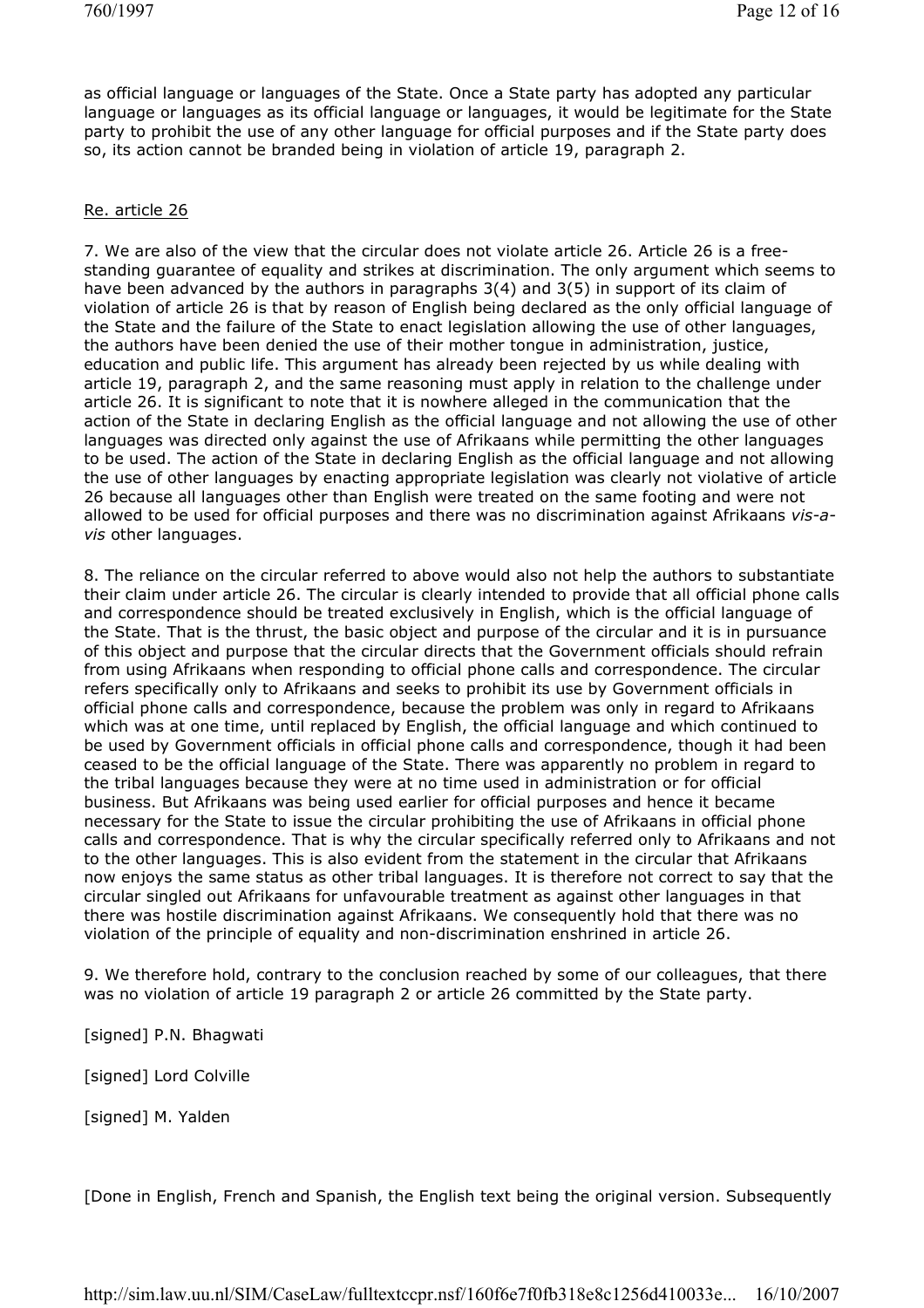issued also in Arabic, Chinese and Russian as part of the Committee's Annual Report to the General Assembly.]

# Individual opinion of Elizabeth Evatt, Eckart Klein, David Kretzmer and Cecilia Medina Quiroga (concurring)

We agree with the Committee's Views in this matter. However, we consider that the instruction given by the State party to civil servants not to respond in the Afrikaans language, even if they have the personal capacity to do so, restricts the freedom of the authors to receive and impart information in that language (art. 19, para. 2 of the Covenant). In the absence of a justification for this restriction, which meets the criteria set out in paragraph 3 of article 19, we consider that there has been a violation of the authors' right to freedom of expression under article 19 of the Covenant.

[signed] E. Evatt

[signed] E. Klein [signed] D. Kretzmer

[signed] C. Medina Quiroga

[Done in English, French and Spanish, the English text being the original version. Subsequently issued also in Arabic, Chinese and Russian as part of the Committee's Annual Report to the General Assembly.]

# Individual opinion of Elizabeth Evatt and Cecilia Medina Quiroga (concurring)

It is clear on the facts and from the 1996 decision of the High Court that the ownership of the communal lands of the community had been acquired by the government of Namibia before the coming into force of the Covenant and the Optional Protocol and that the authors cannot substantiate a claim on the basis of any expropriation. However, the significant aspect of the authors' claim under article 27 is that they have, since that date, been deprived of the use of lands and certain offices and halls that had previously been held by their government for the exclusive use and benefit of members of the community. Privatization of the land and overuse by other people has, they submit, deprived them of the opportunity to pursue their traditional pastoral activities. The loss of this economic base to their activities has, they claim, denied them the right to enjoy their own culture in community with others. This claim raises some difficult issues as to how the culture of a minority which is protected by the Covenant is to be defined, and what role economic activities have in that culture. These issues are more readily resolved in regard to indigenous communities which can very often show that their particular way of life or culture is, and has for long been, closely bound up with particular lands in regard to both economic and other cultural and spiritual activities, to the extent that the deprivation of or denial of access to the land denies them the right to enjoy their own culture in all its aspects. In the present case, the authors have defined their culture almost solely in terms of the economic activity of grazing cattle. They cannot show that they enjoy a distinct culture which is intimately bound up with or dependent on the use of these particular lands, to which they moved a little over a century ago, or that the diminution of their access to the lands has undermined any such culture. Their claim is, essentially, an economic rather than a cultural claim and does not draw the protection of article 27.

[signed] E. Evatt

[signed] C. Medina Quiroga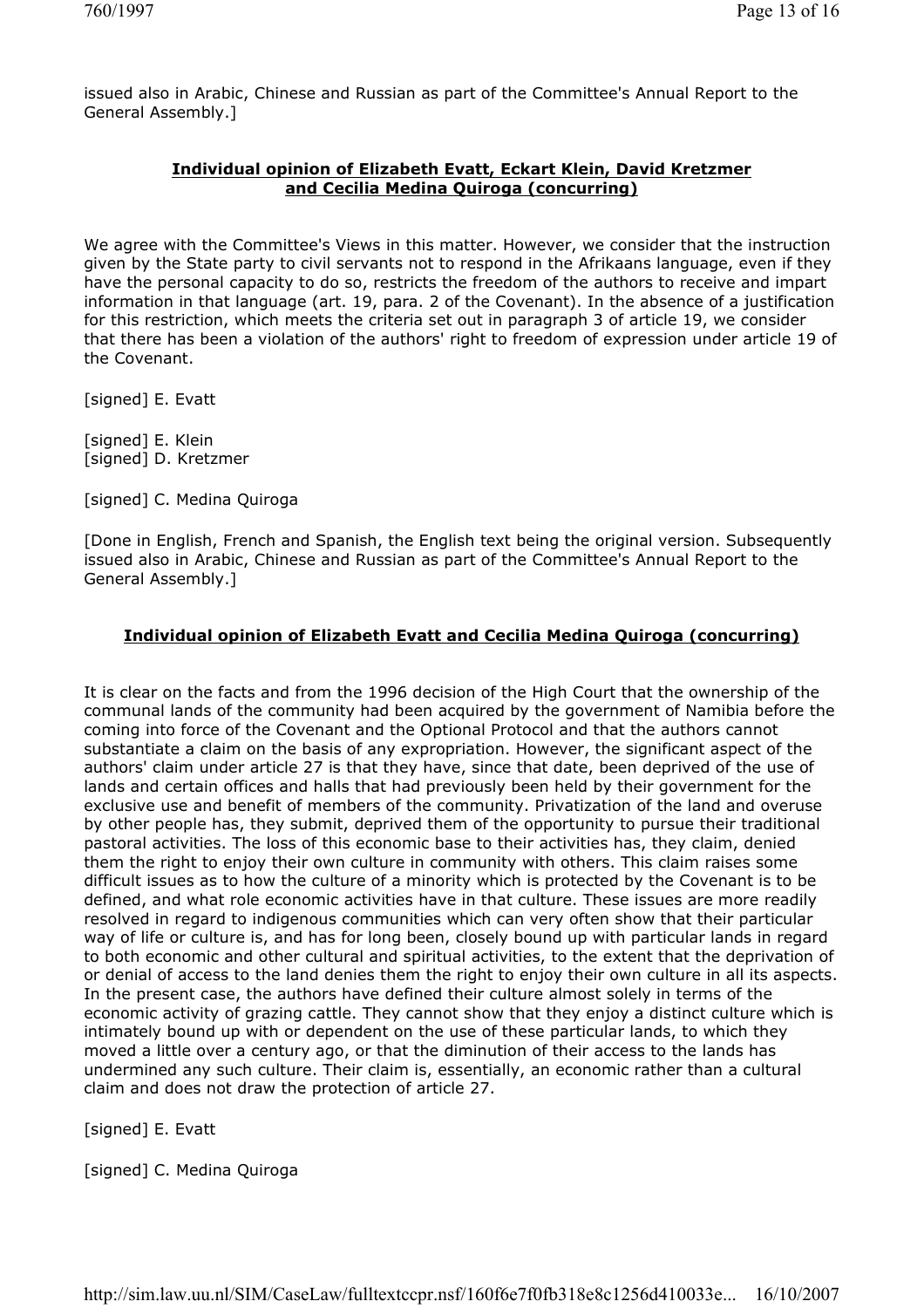[Done in English, French and Spanish, the English text being the original version. Subsequently issued also in Arabic, Chinese and Russian as part of the Committee's Annual Report to the General Assembly.]

## Individual opinion of Rajsoomer Lallah (dissenting)

1. I am unable to agree with the finding of the Committee (paragraph 10.10) that there has been a violation of Article 26 the Covenant.

2. I agree that, since the State party has not provided any explanations on the merits of the complaint, the Committee must give due weight to the allegations of the authors. However, where inferences are to be drawn from the material provided by the authors, these inferences must clearly be legitimate and must be seen in the context of the complaints made.

3. The material allegations of the authors with regard to this particular complaint are set out in paragraph 3.4 and 3.5. The authors complain of a violation of Articles 26 and 27. They have also provided the Committee with a copy of the circular advising civil servants not to respond to official phone calls and correspondence in Afrikaans and to do so in the official language. It is perhaps useful to reproduce the circular so that it may be seen in its proper perspective. The circular reads as follows:

#### Office of the Regional Commissioner

Central Region

4 March 1992

# **CIRCULAR**

1. It has come to the attention of the office of the Regional Commissioner that some Government officials handle (answer) official phone calls and correspondence in Afrikaans contrary, to the Constitutional provision that Afrikaans ceased to be the official language in this country after 21 March 1990.

2. While it is understood that Afrikaans was for a very long time the official language, it now officially enjoys the same status as other tribal languages.

3. All employees of the Government are thus advised to, in future, refrain from using Afrikaans when responding to phone calls and their correspondence.

4. All phone-calls and correspondence should be treated in English which is the official language of the Republic of Namibia.

Thank you for your cooperation.

# N.Angermund

Regional Commissioner Central

4. It is to be noted that the date of the circular is 4 March 1992 whereas the Covenant and the Optional Protocol came into force for Namibia on 28 February 1995. I proceed on the assumption, in the absence of any explanation from the State party, that the circular is still operative.

http://sim.law.uu.nl/SIM/CaseLaw/fulltextccpr.nsf/160f6e7f0fb318e8c1256d410033e... 16/10/2007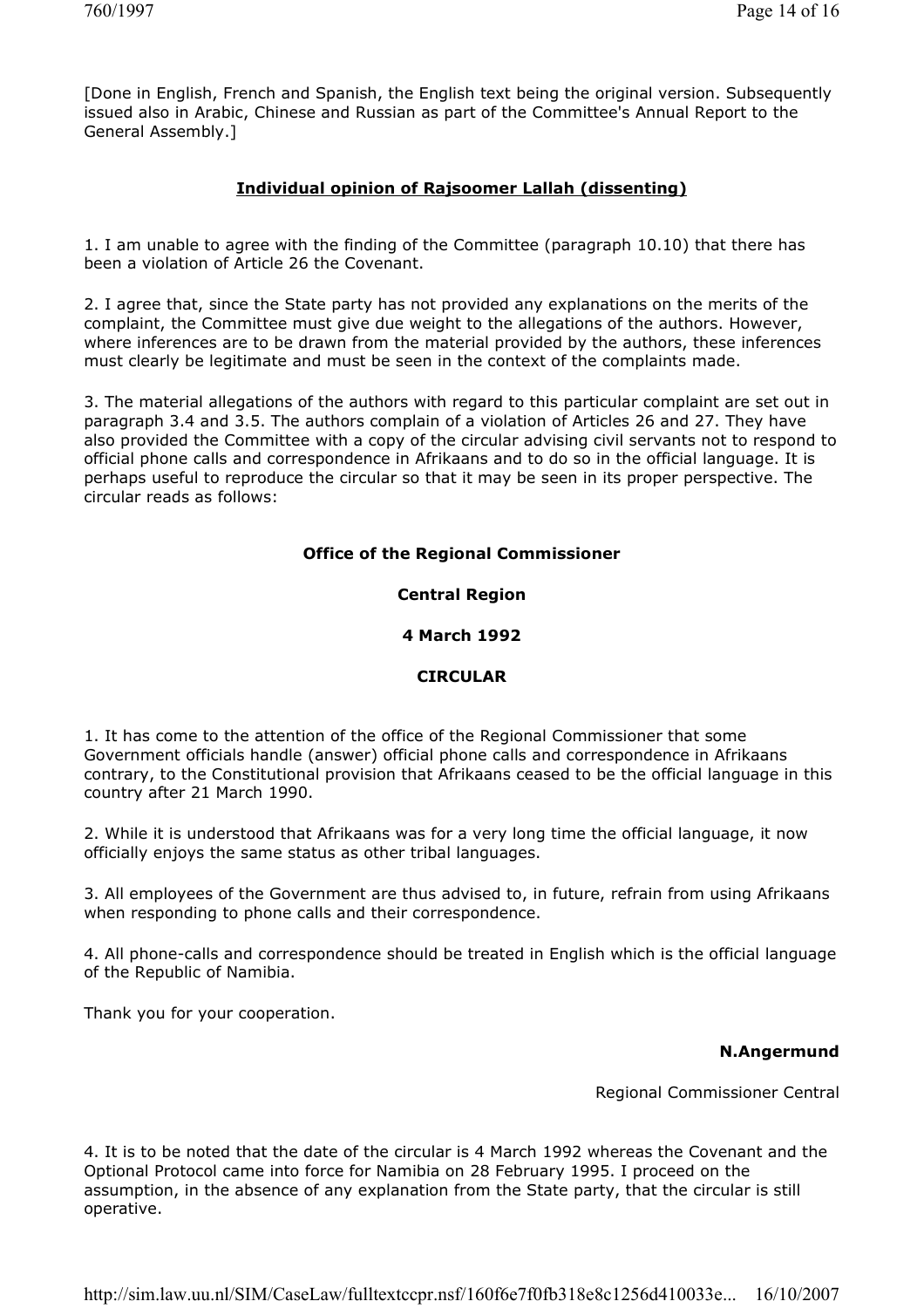5. It is to be observed that the authors claim a violation of Article 27, in addition to Article 26. The Committee presumably found no violation of Article 27 which, *inter alia*, deals with the right of linguistic minorities not to be denied the right, in community with the other members of their group, to use their own language. Indeed, it would be stretching the language of Article 27 too far to suggest, as the Committee might in effect be perceived to have done, that public authorities must make it possible to use a non- official language (Afrikaans) in official business when the official language is different. In this regard it is to be observed that the Committee itself finds in paragraph 10.9 that the authors have not shown how the use of English during Court proceedings has affected their right to a fair hearing. And a fair hearing requires that a person understands what is happening in court so as to brief his or her legal representative appropriately in the conduct of his or her case.

6. But it may very well be said that the gravamen of the reasoning of the Committee lies in that part of the finding which is to the effect that the circular is "targeted" against the possibility of using Afrikaans in official business. I am unable to follow this reasoning.

7. First, "targeted" connotes aiming at one particular object from among other objects: in this case singling out at "Afrikaans" from other non-official languages for the purpose of affording it discriminatory treatment. It may very well be said that in assimilating Afrikaans to a "tribal" language, the circular was perhaps unintentionally derogatory of Afrikaans. However, a reasonable construction of the circular would suggest that a difference was being made essentially between the official language and all unofficial languages.

8. Secondly, of course, the circular specifically mentions Afrikaans. The reason is stated in the first paragraph of the circular. The important point, however, is that neither the complaint of the authors nor the terms of the circular suggest that a more favourable treatment was being given to other unofficial languages. Indeed, the terms of the circular suggest quite the contrary. In my view, therefore, there is no basis for a finding of discriminatory treatment in violation of Article 26.

9. The real complaint of the authors with regard to Article 26, when seen in the context of their other complaints, would suggest that they still hanker after the privileged and exclusive status they previously enjoyed in matters of occupation of land, self-government and use of language under a system of fragmented self-governments which apartheid permitted. Such a system no longer avails under the unified nation which the Constitution of their country has created.

[signed] R. Lallah

[Done in English, French and Spanish, the English text being the original version. Subsequently issued also in Arabic, Chinese and Russian as part of the Committee's Annual Report to the General Assembly.]

#### Individual opinion by Martin Scheinin (concurring)

I share the Committee's conclusions in relation to all aspects of the case. On one particular point, however, I find that the Committee's reasoning is not fully consistent with the general line of its argumentation. In paragraph 10.8, the Committee, in my opinion unnecessarily, emphasizes the individual nature of rights of participation under article 25. In my view there are situations where article 25 calls for special arrangements for rights of participation to be enjoyed by members of minorities and, in particular, indigenous peoples. When such a situation arises, it is not sufficient under article 25 to afford individual members of such communities the individual right to vote in general elections. Some forms of local, regional or cultural autonomy may be called for in order to comply with the requirement of effective rights of participation. As is emphasized at the end of paragraph 10.3 of the Views, the right of self-determination under article 1 affects the interpretation of article 25. This obiter statement represents, in my opinion, proper recognition of the interdependence between the various rights protected by the